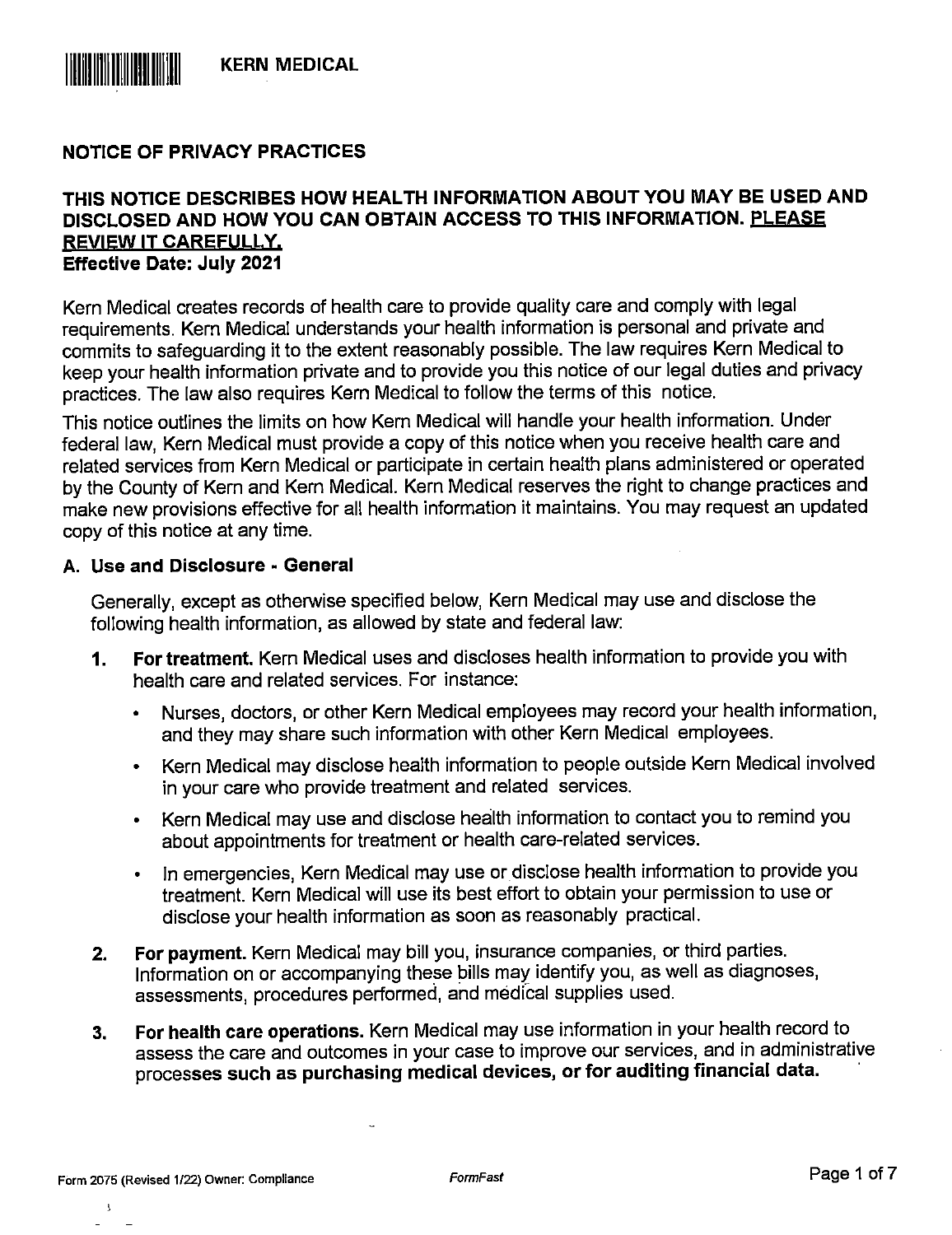- 4. For health plan administration. As administrator of certain health plans, such as Medicare and Medi-Cal Kern Medical may disciose iimited information to pian sponsors. The iaw oniy allows using such information for purposes such as plan eligibility and enrollment, benefits administration, and payment of heaith care expenses. The iaw specificaliy prohibits use for empioyment-reiated actions or decisions.
- 5. For compliance with the Health Insurance Portability and Accountability Act (HIPAA)

#### B. Use and Disclosure Requiring Your Authorization

On a iimited basis, Kern Medical may use and disclose heaith information oniy with your permission, as required by state and federal iaw:

- 1. From mental heaith records;
- 2. From substance abuse treatment programs; and
- 3. From "results" of HiV (Human Immunodeficiency Virus)

#### C. Use and Disclosure Requiring an Opportunity for You to Agree or Object

in certain cases, Kern Medical may use and disclose health information oniy if it informs you in advance and provides an opportunity to agree or object, as required by state and federal iaw:

- 1. Kern Medical may include your name, location in the facility, general condition, and religious affiliation in a facility directory while you are a patient so your family, friends and clergy can visit you and know how you are doing.
- 2. To individuals assisting with your treatment orpayment.
- 3. To assist with disaster relief to notify your family about you.

# D. Use and Disclosure NOT Requiring Permission or an Opportunity for You to Agree or Object

In specific cases consistent with state and federal iaw. Kern Medical may use and disclose certain heaith information without your permission and without providing you the opportunity to agree or object:

- 1. By a court order pursuant to an order of that court;
- 2. By a board, commission, or administration agency for purposes of adjudication pursuant to its lawful authority;
- 3. Pursuant to a subpoena, subpoena duces tecum, notice to appear or any provision authority discovery in a proceeding before a court or administrative agency;
- 4. Pursuant to a search warrant;
- 5. By a probate court investigator in the course of an investigation;
- 6. For public health activities, which may include the following:
	- Preventing or controlling disease, injury or disability;
	- Reporting births and deaths;
	- Reporting abuse or neglect of children, eiders and dependent adults;
	- Reporting reactions to medications or problems with products;
	- Notifying people of recalls on products they may use; or.

Notifying a person exposed to or at risk to contract or spread a disease or condition.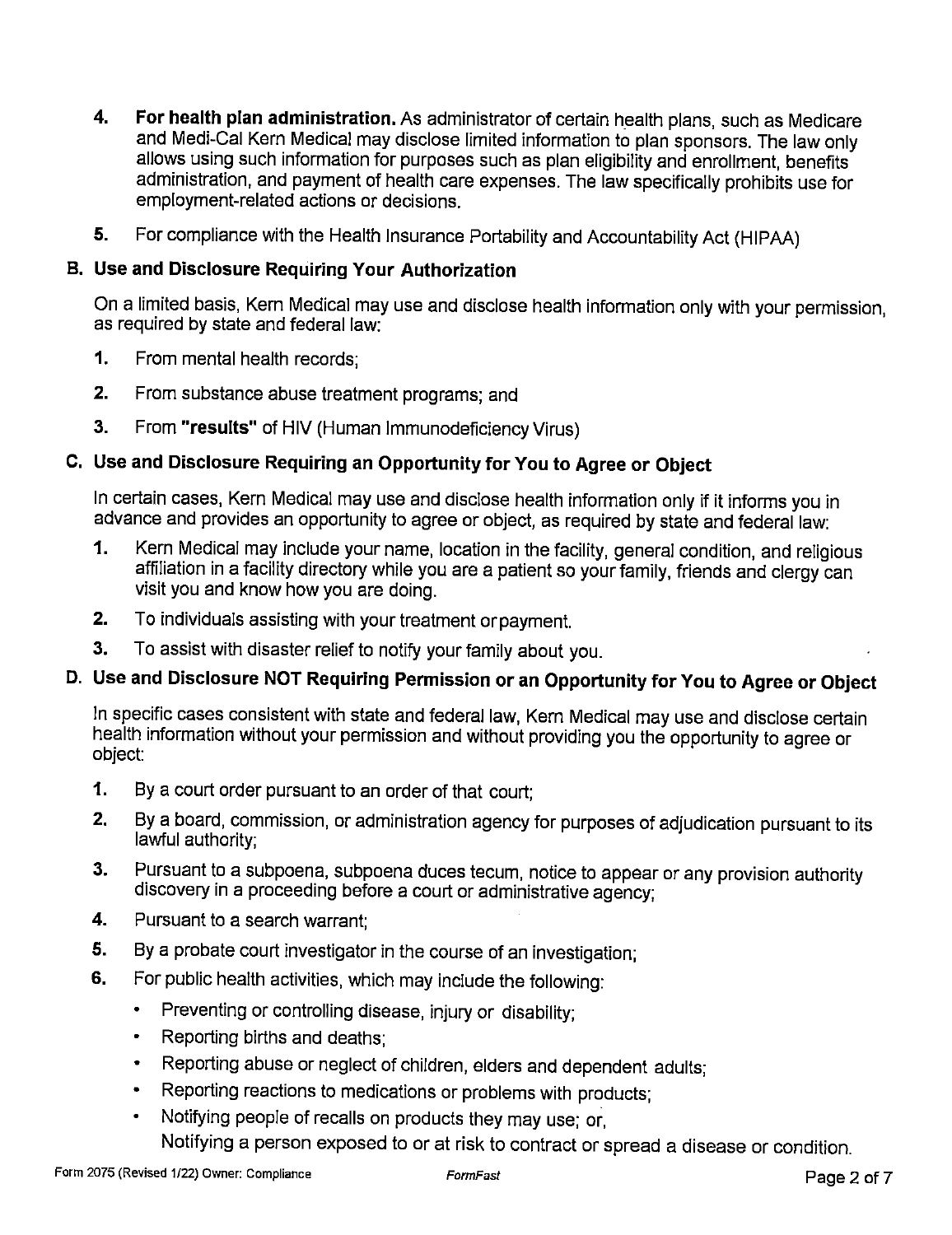- 7. For mandated reporting of abuse, neglect or domestic violence.
- 8. For health oversight activities necessary for the government to monitor the health care system, government programs and compliance with civil rights laws.

1

- 9. To the minimum extent necessary to comply with judicial and administrative proceedings when compelled by court order, or in response to a subpoena, discovery request or other lawful process as allowed by law.
- 10. To law enforcement:
	- About the victim of a crime if mandatory statutory reporting is required
	- About a death we believe may be the result of criminal conduct;
	- About criminal conduct at the hospital; or,
	- In emergency circumstances to report a crime, the location of a crime or crime victims, or the identity, description or location of a person who may have committed a crime.
- 11. To coroners, medical examiners and funeral directors as necessary for them to carry out their duties.
- 12. For organ donation once you are deceased.
- 13. For public health, publicly available information, not protected by a firewall or password on a government electronic site, de-identified information or information which is otherwise publicly available may be used without any need for approval and monitoring by an Institutional Review Board. \*45 CFR 46.101 (b)(4)

\*\*45 CFR 164.501, 164.508, 164.512(i), 164.514(e), 164.528, 164.532

- 14. To avert serious threats to the health and safety of you or others.
- 15. Regarding military personnel for activities deemed necessary by appropriate military command authorities to assure proper execution of a military mission.
- 16. To determine your eligibility for or entitlement to veterans' benefits.
- 17. To authorized federal officials for the conduct of lawful intelligence, counter-intelligence, and other national security activities.
- 18. To correctional institutions and other law enforcement custodial situations, inmates of correctional institutions or who are in custody of a law enforcement official.
- 19. To determine your eligibility for or enroll you in government health programs.
- 20. For Workers' Compensation or similar programs, to the minimum extent necessary.
- 21. As an Academic Medical Center, we may disclose your protected health information during rounds in discussion with Residents/Faculty as part of the education process.
- 22. To the Food Drug Administration to report adverse drug/food reactions or medical device issues.
- 23. To disaster relief organizations for the purpose of responding to disaster welfare emergencies.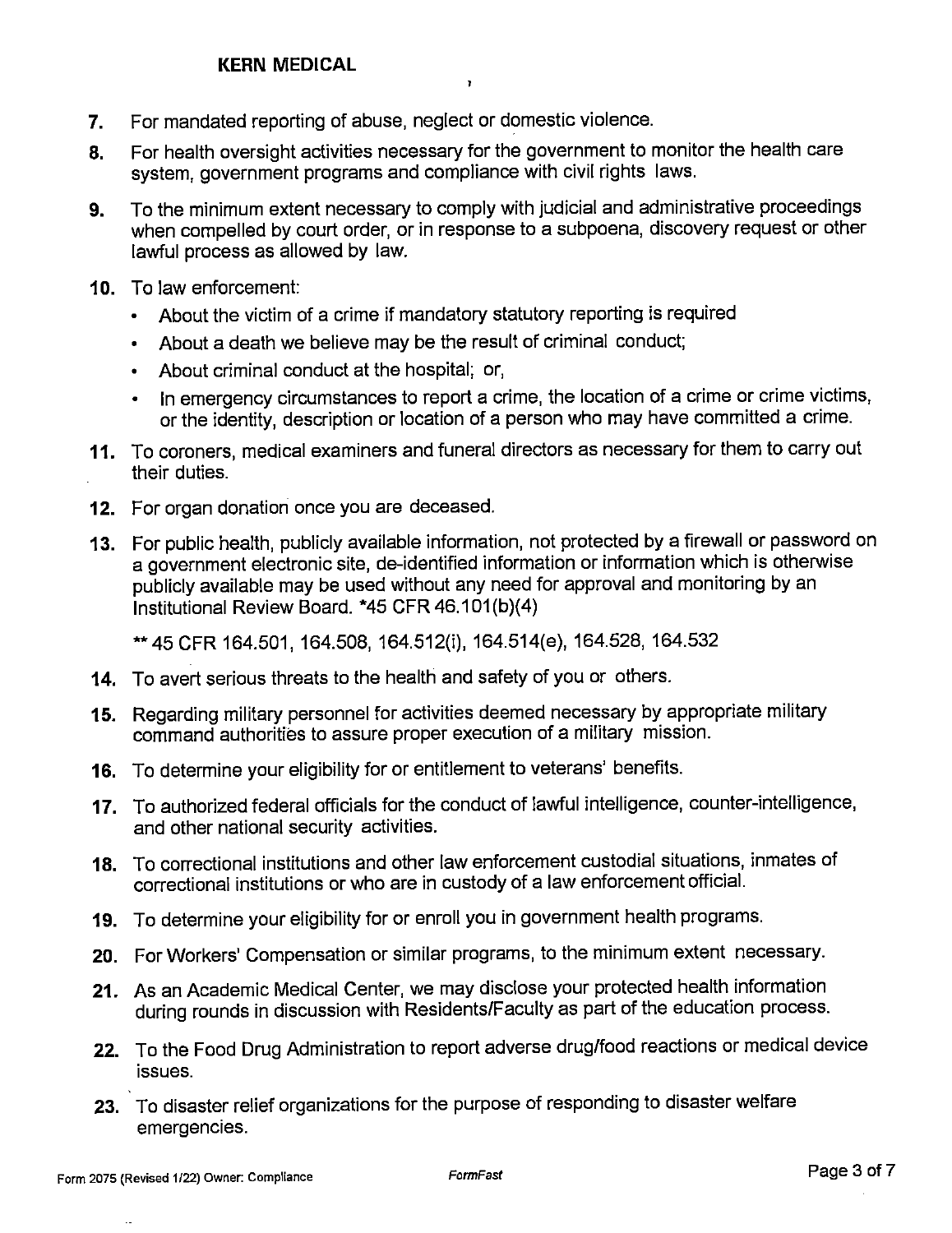## KERN MEDICAL

24. By an arbitrator or arbitration panel, when arbitration is lawfully requested by either party, pursuant to a subpoena duces tecum issued under Section 1282.6 of the Code of Civil Procedure, or another provision authorizing discovery in a proceeding before an arbitrator or arbitration panel.

 $\mathbf{r}$ 

- 25. By the patient or the patient's representative pursuant to Chapter 1 (commencing with Section 123100) of Part 1 of Division 106 of the Health and Safety Code
- 26. In an emergency situation, the communication of patient information by radio transmission or other means between emergency medical personnel at the scene of an emergency, or in an emergency medical transport vehicle, and emergency medical personnel at a health facility.
- 27. The information may be disclosed to a third party for purposes of encoding, encrypting, or otherwise anonymizing data. However, no information so disclosed shall be further disclosed by the recipient in a way that would violate this part, including the unauthorized manipulation of coded or encrypted medical information that reveals individually identifiable information.
- 28. By a psychotherapist if it is necessary to prevent or lessen a serious and imminent threat to the health or safety of a reasonably foreseeable victim or victims, and the disclosure is made to a person or persons reasonably able to prevent or lessen the threat, including the target of the threat.
- 29. To an employee welfare benefit plan, to the extent that the employee welfare benefit plan provides medical care, and may also be disclosed to an entity contracting with the employee welfare benefit plan for billing, claims management, medical data processing, or other administrative services related to the provision of medical care to persons enrolled in the employee welfare benefit plan for health care coverage.

# E. Marketing and Fundraising

1. Kern Medical will not disclose your health information for marketing fundraising, or other reasons not listed above without your prior written permission, and you may withdraw that permission in writing at any time. If you do. Kern Medical will no longer use or disclose health information about you for the reasons you permitted. You understand Kern Medical is unable to retract disclosures already made with your permission and must retain records of care already provided.

## F. Health Information Exchange

- 1. Kern Medical may make your protected health information available electronically through a state, regional, or national health information exchange (HIE) service to other participating healthcare providers, health plans, and healthcare entities, as necessary for your treatment or payment for that treatment. Kern Medical's participation in HIE services also provides that we may see information about you from other health care providers. The purpose of this exchange of information is to improve coordination and efficiency of health care services for patients.
- 2. HIE participating entities are required to meet rules that protect the privacy and security of your health and personal information.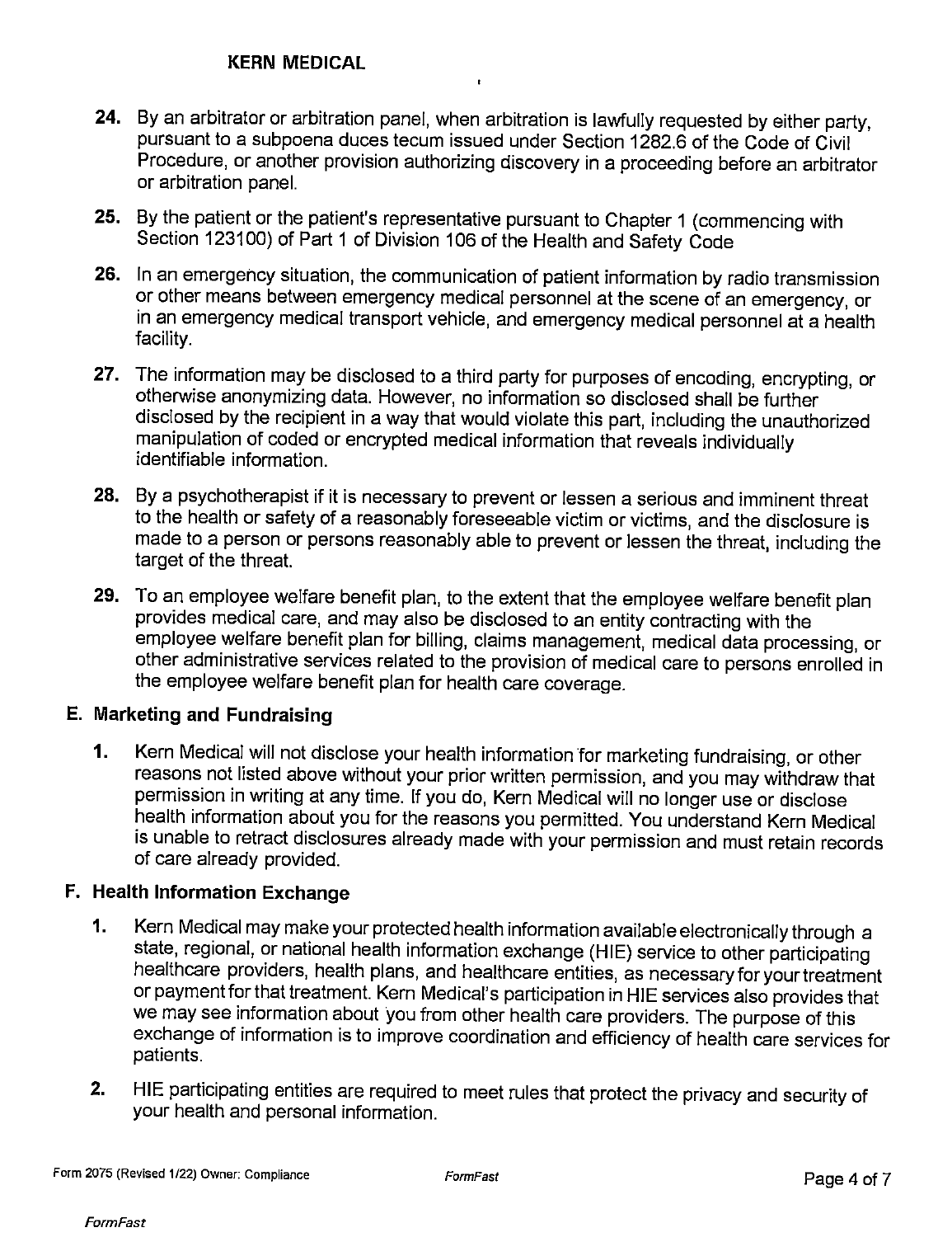- 3. Your participation in the HIE is automatic, however you may choose at any time to opt out or to revoke your opt out status (opt back in). When requested, a patient may be provided with educational information about HlE's prior to their inclusion in the HIE.
- 4. The information shared via the HIE will include office visit dates, lab results, allergies, vaccinations, vital signs, health conditions, medication list, and past medical history. This information may include (as applicable) references related to mental health, HIV, substance use, and other sensitive medical conditions.
- 5. More information on any HIE in which our organization participates can be found on our website www.kernmedical.com

## G. Rights and Responsibilities

With regard to health information, Kern Medical recognizes and commits to safeguard your:

- 1. Right to request restrictions on certain use and disclosure. You have the right to request restriction or limitation on the health information Kern Medical uses or discloses for treatment, payment or health care operations. Requests must be in writing and state: the information you want to limit; whether to limit use, disclosure, or both; and. to whom limits apply. For instance, you may ask not to disclose to your spouse or insurance carrier.
- 2. Right to confidential communications. You have the right to ask Kern Medical to communicate with you in a certain way, or at a certain location.
- 3. Right to inspect and copy records. You have the right to inspect and obtain copies of your health information. Requests must be in writing, and Kern Medical may charge you a fee for the costs of fulfilling your request. Kern Medical may deny requests to inspect or copy psychotherapy notes, mental health records, or materials for legal proceedings. You may ask for review of a denial by another health care professional chosen by Kern Medical. Kern Medical will comply with the results of that review. Individuals have a right to access their PHI in electronic format upon request, where it is available. Individuals have a right to access to PHI in a "designated record set" in form or format requested by the individual, if it is readily producible in such a form/format, or if not in a readable hard copy form or such other format as agreed by Kern Medical and the individual. Individuals have a right to receive in electronic format, and to transmit a copy of that PHI to an entity or person designated by the individual, such as another provider or a personal health record.
- 4. Right to amend health records. If information Kern Medical has about you is incorrect or incomplete, you may ask to amend it. Requests must be in writing, and provide a reason supporting your request. Kern Medical may deny your request if it is not in writing or does not include a reason supporting it. Kern Medical may deny requests if the information:
	- Was not created by Kern Medical;
	- Is not health information kept by or for Kern Medical;
	- Is not information you are permitted to inspect and copy; or,
	- Is accurate and complete.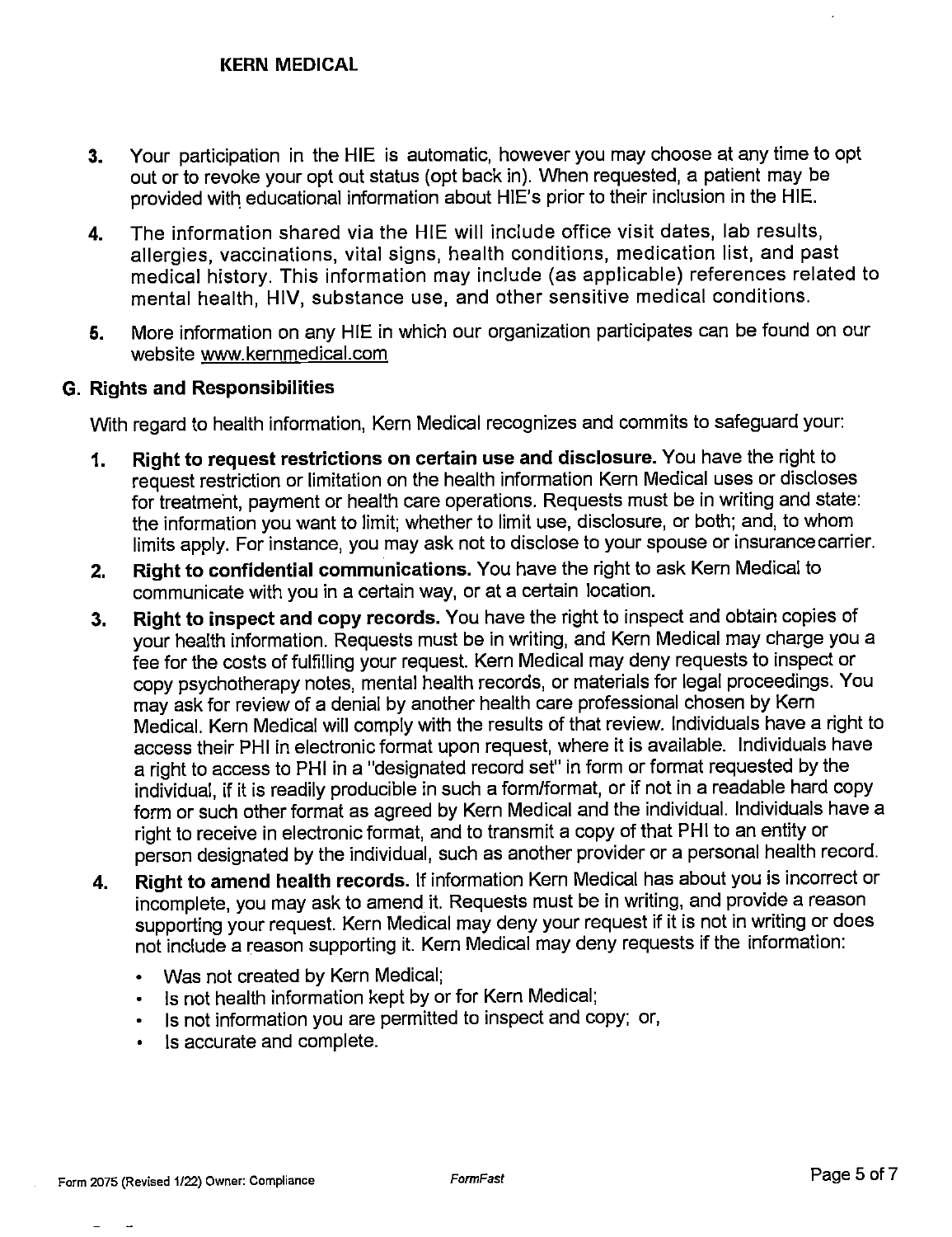## KERN MEDICAL

- 5. Right to an accounting of certain disclosures. You have the right to ask for a listing of the last six years of disclosures of your health information since April 14, 2003, not pertaining to treatment, payment or health care operations. Requests must be in writing. The first list you request in a twelve-month period is free. The County may charge you the cost of providing or reproducing additional lists. When told the cost, you may withdraw or modify your request. Where an electronic medical record is used, individuals must be provided with an accounting of PHI disclosures for TPO (Treatment, Payment, Health Care Operations) for a 3-year period, including business associates. However, Kern Medical is not required to agree to the request. Kern Medical will grant an individual's request not to disclose PHI to a health plan for health care item or service where the individual has paid in full out of pocket.
- 6. Right to obtain a paper copy of the Notice of Privacy Practices upon request.
- 7. Right to obtain an electronic copy of the Notice of Privacy Practices upon request.
- 8. Right to file complaints without fear of retaliation. Under law, Kern Medical cannot penalize you for filing a complaint. If you believe Kern Medical violated your privacy rights, you may file a complaint with the Kern Medical privacy officer, the California Department ' of Health Care Services, or with the Secretary of the U.S. Department of Health and Human Services.
- 9. Right to be notified of a breach/disclosure of your confidential information. Under law. Kern Medical is required to notify you regarding a breach/disclosure of your confidential information by Kern Medical or a Business Associate. Notice of any breach will be made in accordance with State and Federal Laws.
- 10. Right to be notified following a breach of their unsecured PHI;
- 11. Right to be contacted prior to any efforts to raise funds and to have the right to opt out of receiving such communications;
- 12. Right to provide authorization for disclosures of PHI for marketing purposes and sales of PHI.
- 13. Right that uses and disclosures not described in the Privacy Notice will be made only with the authorization from the individual; and
- 14. Right that Kern Medical must state in their Privacy Notices that individuals have the right to restrict certain disclosures of PHI to a health plan when the individual (or any person other than the health plan) pays for the treatment at issue and pays out of pocket in full for such treatment.
- H. Kern Medical Associates and Employees are entitled to the same privacy rights regarding their Employee Health File, and may contact KMC Employee Health Services with any requests for information. The Employee Health File is not a part of the KMC electronic health record system and therefore employee health information is not included in the Health Information Exchange system (section F above).